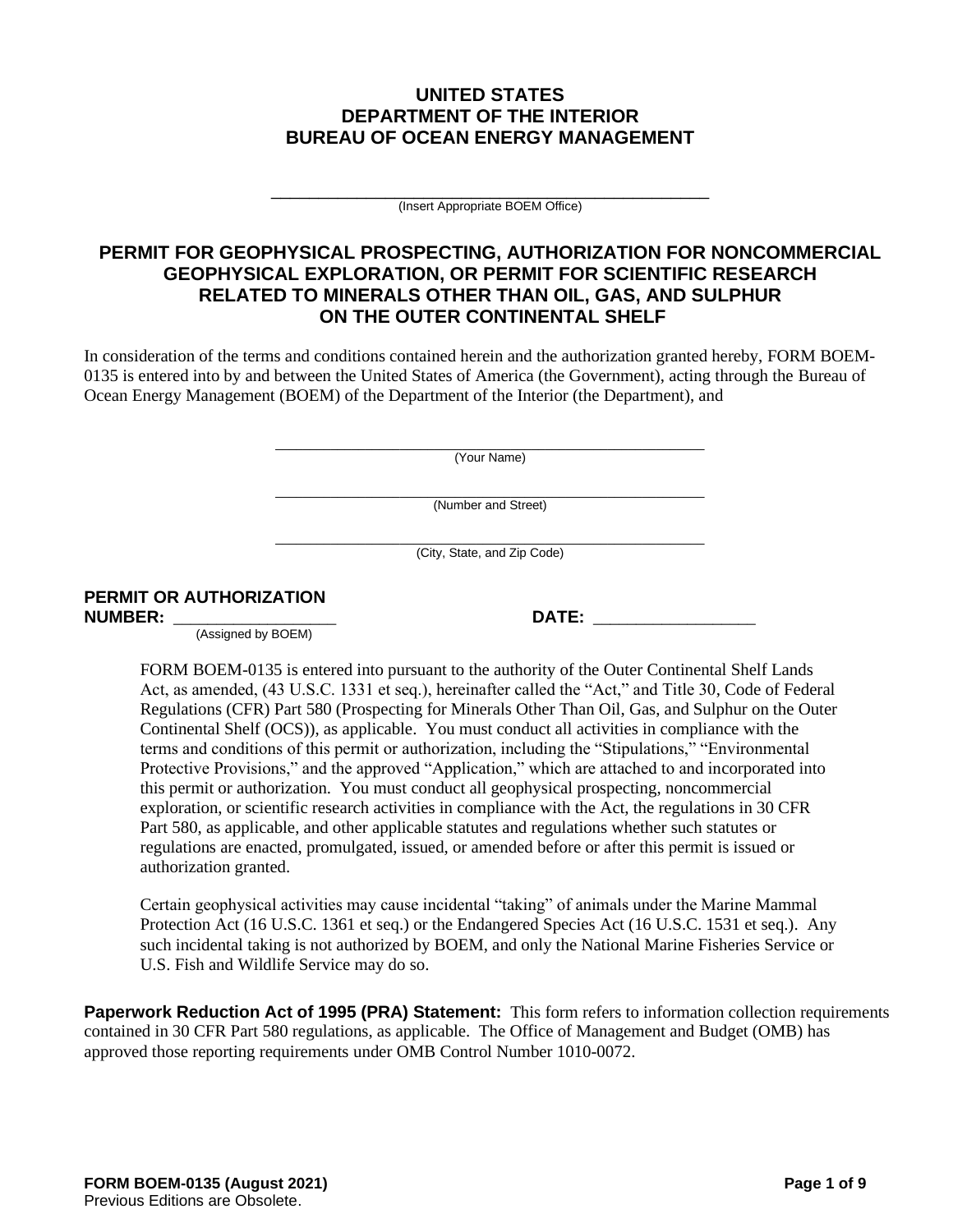# **Section I. Authorization**

The Government authorizes you (as defined in 30 CFR 580.1) to conduct:

Geophysical prospecting for mineral resources as defined in 30 CFR 580.1. \_\_\_\_\_ Noncommercial geophysical exploration for sand, gravel, or shell resources for potential use in a beach nourishment, coastal restoration, or federally-funded or constructed projects. Geophysical scientific research as defined in 30 CFR 580.1. A permit is required for any geophysical investigation that involves the use of solid or liquid explosives, or to develop data and information for

This authorizes you to conduct the above geophysical activity during the period from

|  | in the following area(s): |
|--|---------------------------|
|  |                           |

You shall not conduct any geophysical operation (i.e., active sound source(s)) outside of the authorized area specified herein even if no data is collected or obtained from such operations. Geophysical operations related to minerals shall not be conducted "in-transit" to the authorized area and may only proceed once the survey vessel enters the authorized area. Extensions of the time period specified above must be requested in writing. The initial time period plus any time extensions will be limited to a period of not more than 3 years from the original issuance date. Inspection and reporting of geophysical exploration activities, suspension and cancellation of exploration or scientific research activities under permit or authorization, and penalties and appeals will be carried out in accordance with 30 CFR 580.23 through 580.28, 580.32, and 580.33, as applicable. The authority of the Regional Director, or equivalent, may be delegated to the Regional Supervisor for Resource Evaluation, or equivalent, for the purposes of this permit or authorization.

# **Section II. Type(s) of Operations and Technique(s)**

proprietary use or sale.

**A.** You will employ the following type(s) of operations:

and will use the following instruments and/or technique(s) in such operations:

**B.** You will conduct all activities in compliance with the terms and conditions of this permit or authorization, including the "Stipulations," "Environmental Protective Provisions," and the approved "Application," which are attached to and incorporated into this permit or authorization.

\_\_\_\_\_\_\_\_\_\_\_\_\_\_\_\_\_\_\_\_\_\_\_\_\_\_\_\_\_\_\_\_\_\_\_\_\_\_\_\_\_\_\_\_\_\_\_\_\_\_\_\_\_\_\_\_\_\_\_\_\_\_\_\_\_\_\_\_\_\_ \_\_\_\_\_\_\_\_\_\_\_\_\_\_\_\_\_\_\_\_\_\_\_\_\_\_\_\_\_\_\_\_\_\_\_\_\_\_\_\_\_\_\_\_\_\_\_\_\_\_\_\_\_\_\_\_\_\_\_\_\_\_\_\_\_\_\_\_\_\_

\_\_\_\_\_\_\_\_\_\_\_\_\_\_\_\_\_\_\_\_\_\_\_\_\_\_\_\_\_\_\_\_\_\_\_\_\_\_\_\_\_\_\_\_\_\_\_\_\_\_\_\_\_\_\_\_\_\_\_\_\_\_\_\_\_\_\_\_\_\_ \_\_\_\_\_\_\_\_\_\_\_\_\_\_\_\_\_\_\_\_\_\_\_\_\_\_\_\_\_\_\_\_\_\_\_\_\_\_\_\_\_\_\_\_\_\_\_\_\_\_\_\_\_\_\_\_\_\_\_\_\_\_\_\_\_\_\_\_\_\_.

**C.** You will conduct all prospecting, noncommercial exploration, or scientific research activities in compliance with the Act, the regulations in 30 CFR 580, as applicable, and other applicable statutes and regulations whether such statutes and regulations are enacted, promulgated, issued, or amended before or after this permit or authorization is issued. Some of the provisions of 30 CFR Part 580, as applicable, are restated in this permit or authorization for emphasis. All provisions of 30 CFR Part 280 apply if this form is issued as a permit.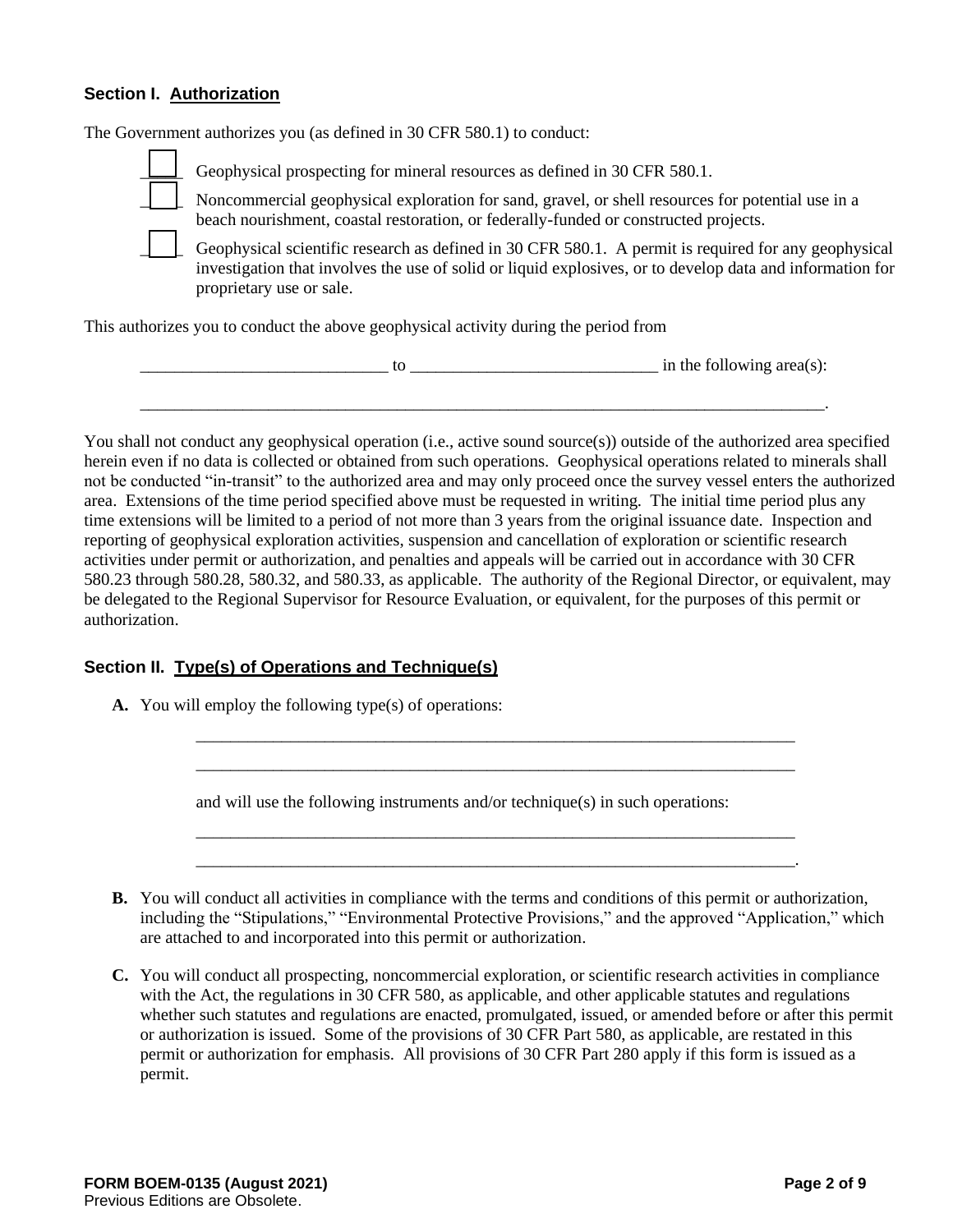# **Section III. Reports on Operations**

# **A. Status Reports**

#### **1. In the Gulf of Mexico and Atlantic OCS Regions:**

As applicable, you must submit status reports every **two months** in a manner approved or prescribed by the Regional Supervisor, Resource Evaluation or Chief, Marine Minerals Division (here after referred to as Supervisor). The report must include a map of appropriate scale showing geophysical lines, OCS protraction areas, OCS blocks, OCS block numbers, and the Submerged Lands Act boundary (if map scale permits). The map should be a cumulative update for each status report and clearly illustrate planned geophysical lines (one color) and the portion of those lines in which data acquisition has been completed to date (a second color). Please indicate the cumulative total geophysical line miles or blocks of geophysical data acquired. The map should be submitted in digital format as a PDF. ESRI files (gdb-feature classes or shapefiles and metadata) should be provided. All maps and data must be submitted in NAD 83.

### **2. In the Alaska and Pacific OCS Regions:**

Unless specified otherwise, you must submit status reports **weekly** in a manner approved or prescribed by the Supervisor. The report must include a map of appropriate scale showing geophysical lines, OCS protraction areas, OCS blocks, OCS block numbers, and the Submerged Lands Act boundary or other important boundaries as specified by BOEM. The map should be a cumulative update for each status report and clearly illustrate planned geophysical lines (one color) and the portion of those lines in which data acquisition has been completed to date (a second color). The report must show the activity of the source vessel and equipment in use (i.e., no source use, ramp-up, and full acquisition mode). Protected Species Observer (PSO) reports must also be included. Please indicate the cumulative total line geophysical miles or square miles of geophysical data acquired. The map should be submitted in digital format as a PDF. ESRI files (gdb-feature classes or shapefiles and metadata) should be provided. All maps and data must be submitted in NAD 83.

# **B. Submit a Final Report to the Supervisor within 30 days after the completion of operations. The Final Report is a stand-alone document containing all the pertinent information regarding the permit or authorization. The Final Report must contain the following:**

#### **1. In the Gulf of Mexico and Atlantic OCS Regions:**

- i. The total number of geophysical line miles or OCS blocks of geophysical data acquired, or the "typical" or average sail miles per block for the survey;
- ii. A *brief* daily log of operations. A suggested format for the daily log of operations would include, but is not limited to, a table that provides the name of the survey, a date column, a column for number of line miles or blocks collected each day, and an operations column. Preferably, the date column would reflect the date in which the vessel begins to transit to the authorized area and end on the date in which the vessel either transits away from the authorized area, or when operations pertinent to the authorized activity are completed. The corresponding operations column would contain a *brief* description of the operations for each day listed in the date column noting activities such as the major work stoppages, no data acquired, and other pertinent activities. This may be submitted as a digital Word document, or as an Excel spreadsheet;
- iii. A PDF or GeoPDF map, and ESRI gdb-feature classes or shapefiles (with metadata) indicating the areal extent of any prospecting, noncommercial exploration, or scientific research activities conducted;
- iv. The start and finish dates on which the actual geophysical prospecting, noncommercial exploration, or scientific research activities were performed;
- v. A narrative summary of any: (a) hydrocarbon slicks or environmental hazards observed, (b) adverse effects of the geophysical prospecting, noncommercial exploration, or scientific research activities on the environment, aquatic life, archaeological resources, or other uses of the area in which the activities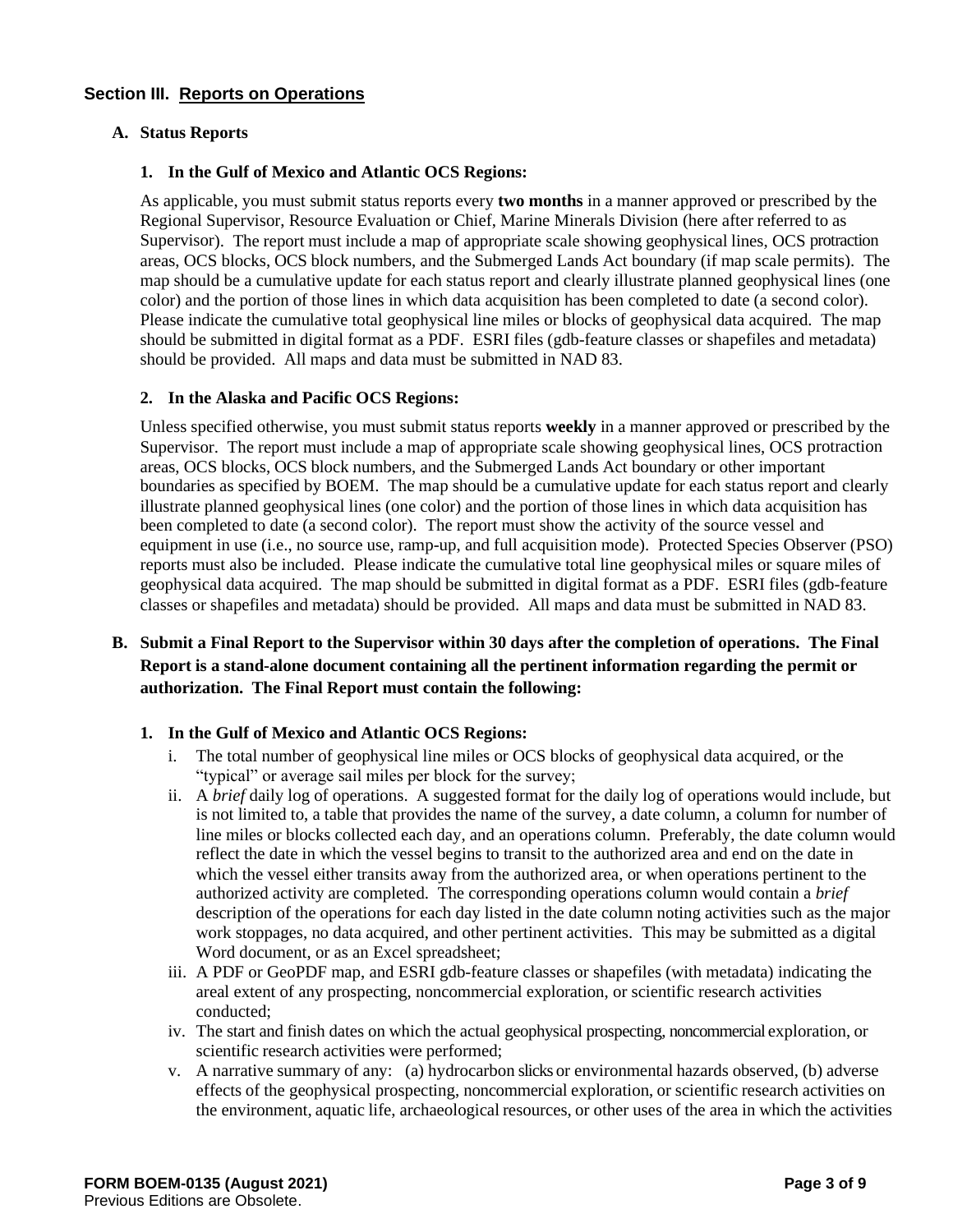were conducted, and (c) safety incidents. Include (d) a compilation of all PSO or watch reports as applicable:

- vi. The estimated date on which the processed or interpreted data or information will be available for inspection by BOEM;
- vii. Digital file containing a *single*, final edited navigational data file (with metadata including datum used). If applicable, shot point locations should be provided in both latitude/longitude degrees and in x, y coordinates. The single navigational file should be in either SEG-P1 or UKOOA P190 format for either two-dimensional or three-dimensional geophysical data. As applicable, two-dimensional seismic data should be decimated to the first, last, and every tenth shot point. As applicable, threedimensional seismic data should be decimated at every line and first and last common depth point (CDP). A single ESRI shapefile and metadata containing navigational data and another shapefile with locations of any geophysical equipment on the seafloor (i.e., ocean bottom nodes, etc.) should also be submitted if applicable;
- viii.Identification of the projection and datum, including geocentric ellipsoid (NAD 83) used as a reference for the geophysical data or sample locations; and
- ix. Such other descriptions of the activities conducted as may be specified by the Supervisor.

# **2. In the Alaska and Pacific OCS Regions:**

- i. The total number of geophysical line miles or square miles for geophysical surveys;
- ii. A PDF map, and ESRI gdb-feature classes or shapefiles (with metadata), indicating the areal extent of any prospecting, noncommercial exploration, or scientific research activities conducted;
- iii. The start and finish dates on which the actual geophysical prospecting, noncommercial exploration, or scientific research activities were performed;
- iv. A narrative summary of any: (a) hydrocarbon slicks or environmental hazards observed, (b) adverse effects of the geophysical prospecting, noncommercial exploration or scientific research activities on the environment, aquatic life, archaeological resources, or other uses of the area in which the activities were conducted, (c) safety incidents, and (d) a compilation of all PSO or watch reports;
- v. The estimated date on which the processed or interpreted data or information will be available for inspection by BOEM;
- vi. Digital file containing a *single*, final edited navigation data file in latitude/longitude degrees, with metadata including datum used. The navigation for geophysical lines should include line name and location for the first, last, and every tenth shot point, as applicable. For 3D geophysical surveys, please submit a navigation file for the acquired track lines that includes the location of the first and last shot point, as applicable, and/or the corner locations for the area acquired. Contact the Supervisor for the specific navigation required for this activity. The digital file is to be formatted in standard SEG-P1, UKOOA P1-90 or other current, standard industry format, coded in ASCII. A printed data listing and a format statement are to be included;
- vii. Identification of the projection and geocentric ellipsoid (NAD 83) used as a reference for the geophysical data or sample locations;
- viii.Such other descriptions of the activities conducted as may be specified by the Supervisor; and
- ix. Digital copy of all weekly reports, including all PSO or watch reports.

# **Section IV. Submission, Inspection, and Selection of Geophysical Data and Information**

**A.** You must notify the Supervisor, in writing, when you have completed the initial processing and interpretation of any geophysical data and information collected under permit that involves developing data and information for proprietary use or sale, or under permit or authorization for public distribution and use. If the Supervisor asks if you have further processed or interpreted any geophysical data and information collected under a permit or authorization, you must respond within 30 days. If further processing of the data and information is conducted, you are responsible for keeping the most current interpretative results and products available in the event the Supervisor requests the current status of data processing. At any time, the Supervisor may request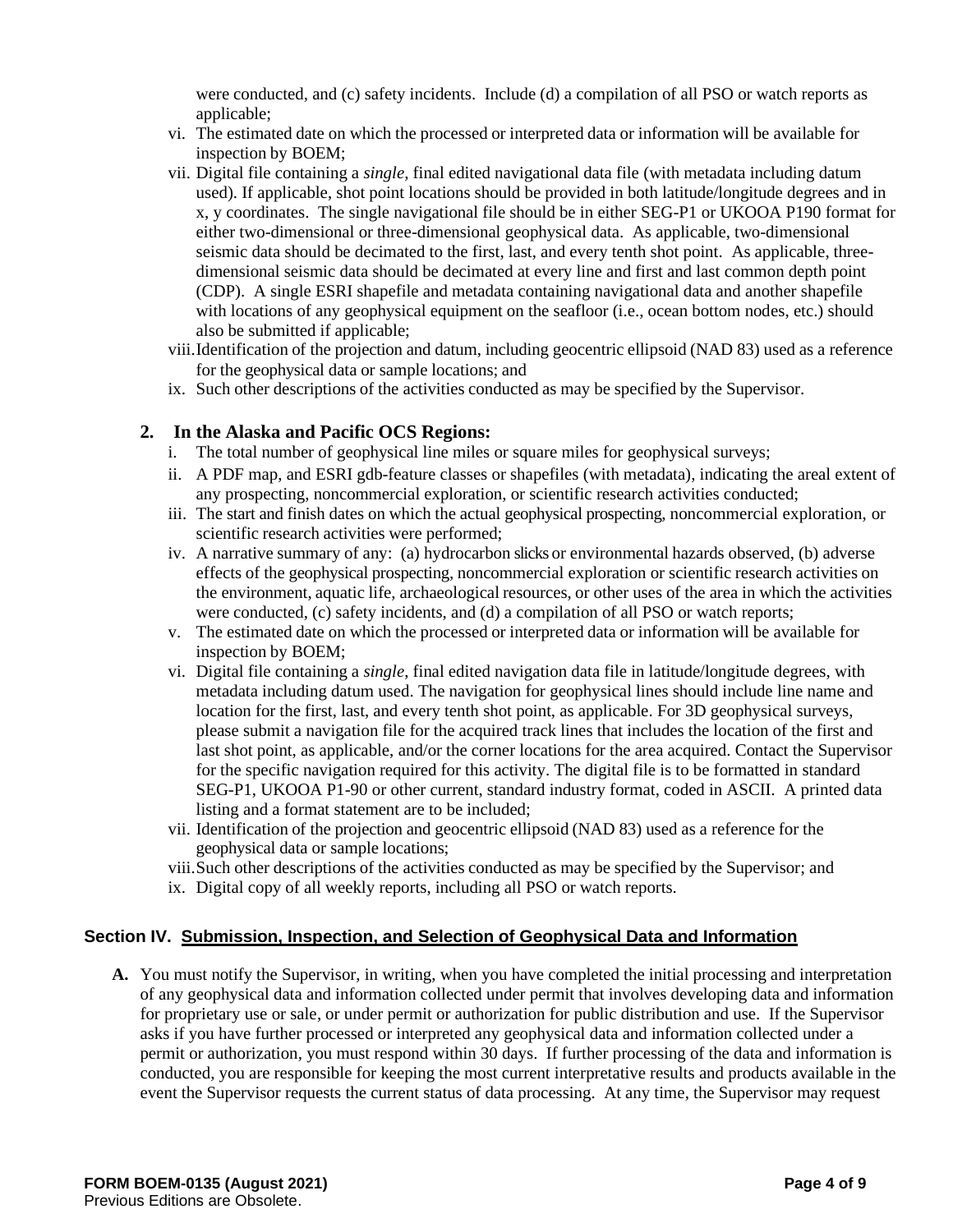that you submit for inspection and possible retention all or part of the geophysical data, processed geophysical information, and interpreted geophysical information.

- **B.** The Supervisor will have the right to inspect and select the geophysical data, processed geophysical information, or interpreted geophysical information. This inspection will be performed on your premises unless the Supervisor requests that you submit the data or information to the Supervisor for inspection. Such submission must be within 30 days following the receipt of the Supervisor's request unless the Supervisor authorizes a later delivery date. If the inspection is done on your premises, you must submit the geophysical data or information selected within 30 days following receipt of the Supervisor's request, unless the Supervisor authorizes a longer period of time for delivery. The data or information requested for inspection or selected by the Supervisor must be submitted regardless of whether you and the Government have or have not concluded an agreement for reimbursement. If the Supervisor decides to retain all or a portion of the geophysical data or information, the Supervisor will notify you, in writing, of this decision.
- **C.** In the event that a third party obtains geophysical data, processed geophysical information, or interpreted geophysical information from you, or from another third party, by sale, trade, license agreement, or other means:
	- **1.** The third party recipient of the data and information assumes the obligations under this section except for notification of initial processing and interpretation of the data and information and is subject to the penalty provisions of 30 CFR 580.32-580.33, as applicable, and 30 CFR Part 550, Subpart N (OCS Civil Penalties) as administered by the Bureau of Safety and Environmental Enforcement (BSEE);
	- **2.** You or any third party that sells, trades, licenses, or otherwise provides the data and information to a third party must advise the recipient, in writing, that accepting these obligations is a condition precedent of the sale, trade, license, or other agreement;
	- **3.** Except for license agreements, you or any third party that sells, trades, or otherwise provides data and information to a third party must advise the Supervisor in writing within 30 days of the sale, trade, or other agreement, including the identity of the recipient of the data and information; and
	- **4.** With regard to license agreements, you or any third party that licenses data and information to a third party, within 30 days of a request by the Supervisor, must advise the Supervisor, in writing, of the license agreement, including the identity of the recipient of the data and information.
- **D.** Each submission of geophysical data, processed geophysical information, and interpreted geophysical information must contain, unless otherwise specified by the Supervisor, the following:
	- **1.** An accurate and complete record of each geophysical survey conducted under the permit or authorization, including digital navigational data and final location maps of all surveys;
	- **2.** All geophysical data and metadata presented in a format and of a quality suitable for processing;
	- **3.** Processed geophysical information derived from geophysical data with extraneous signals and interference removed, presented in a format and of a quality suitable for interpretive evaluation, reflecting state-of-the-art processing techniques; and
	- **4.** Other geophysical data, processed geophysical information, and interpreted geophysical information obtained from, but not limited to, shallow and deep subbottom profiles, bathymetry, side-scan sonar, gravity, magnetic, and electrical surveys, and special studies such as refraction, shear wave, and velocity surveys. Copy of the processing reports outlining all processing steps and sequences used to prepare the final processed data. This may include position, lay-back, tidal, motion, and other processing or postprocessing correction information.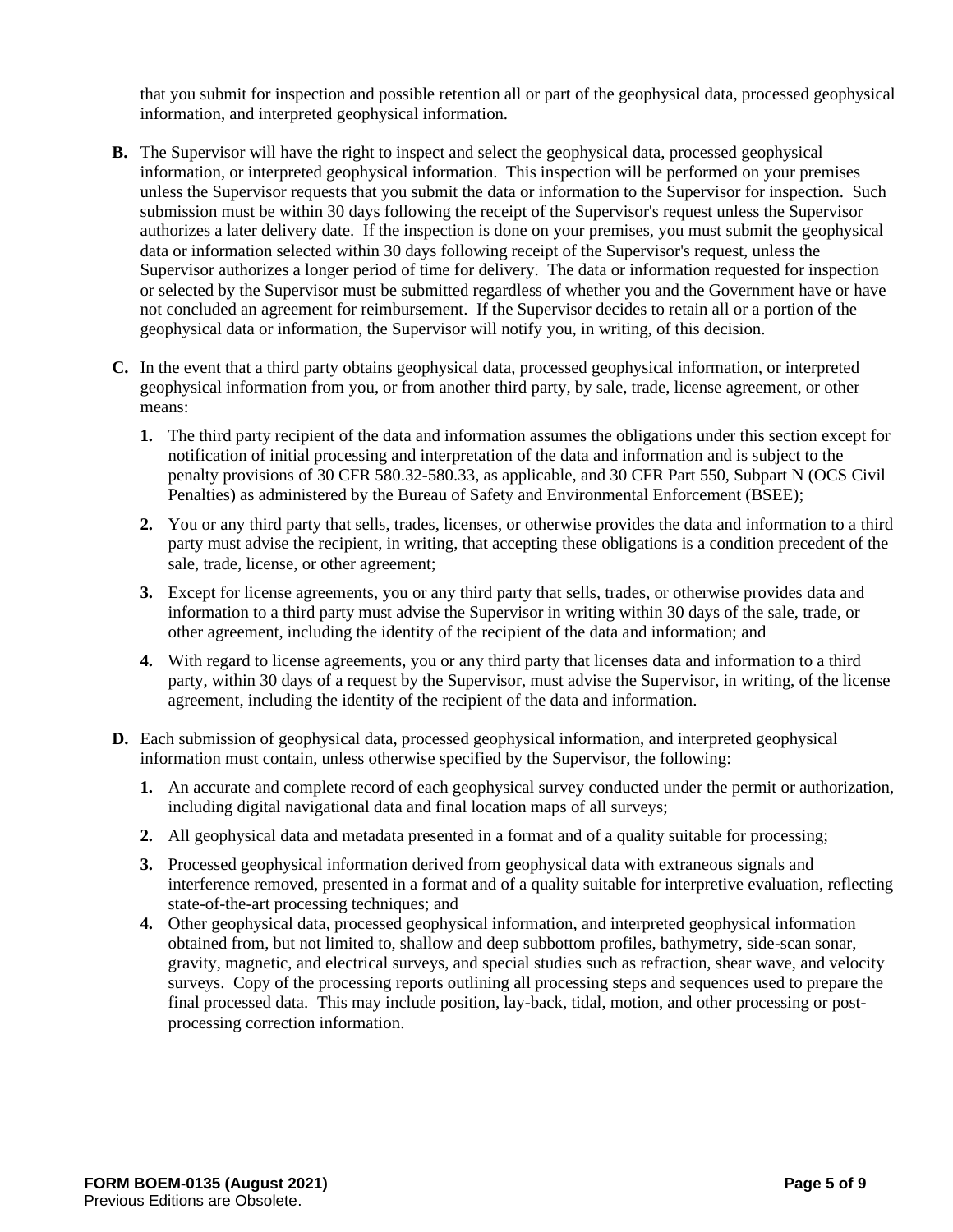# **Section V. Reimbursement**

- **A.** After the delivery of geophysical data, processed geophysical information, and interpreted geophysical information requested by the Supervisor in accordance with subsection IV of this permit or authorization, and upon receipt of a request for reimbursement and a determination by BOEM that the requested reimbursement is proper, BOEM will reimburse you or a third party for the reasonable costs of reproducing the submitted data and information at your, or a third party's, lowest rate or at the lowest commercial rate established in the area, whichever is less.
- **B.** If the processing was in a form and manner other than that used in the normal conduct of your business at BOEM's request, BOEM will reimburse you or a third party for the reasonable costs of processing or reprocessing such data. Requests for reimbursement must identify processing costs separate from acquisition costs.
- **C.** You or a third party will not be reimbursed for the costs of acquiring or interpreting geophysical information.
- **D.** Data and information required under section IV.D.1. of this permit or authorization are not considered to be geophysical data or processed geophysical information and must be provided by you at no cost to the Government.

#### **Section VI. Disclosure of Data and Information to the Public**

- **A.** BOEM will make data and information submitted by you available in accordance with the requirements and subject to the limitations of the Freedom of Information Act (5 U.S.C. 552) and the implementing regulations (43 CFR Part 2), the requirements of the Act, and regulations in 30 CFR Part 580, as applicable, and those cross-referenced in 30 CFR Part 550 Subpart A and Subpart N (Oil and Gas and Sulphur Operations in the OCS) and 30 CFR Part 552 (OCS Oil and Gas Information Program).
- **B.** Except as specified in this section, or Section VIII, or in relevant provisions in 30 CFR Part 580, as applicable, no data or information collected under permit or authorization and determined by BOEM to be exempt from public disclosure under A of this section will be provided to any affected State or be made available to the executive of any affected local government or to the public, unless you or a third party and all persons to whom you sold, traded, or licensed the data or information under promise of confidentiality agree to such an action.

Data and information collected under an authorization that may enable noncompetitive use of OCS sand, gravel, and shell resources in beach nourishment, coastal restoration, or federally-funded or authorized construction projects may be made publicly available at BOEM's discretion. This type of noncommercial exploration must be undertaken by a state or local government agency and or their contractor representatives.

- **C.** Geophysical data and processed or interpreted geophysical information submitted under a prospecting permit, and retained by BOEM, will be disclosed as follows:
	- **1.** Except for deep stratigraphic tests, BOEM will make available to the public geophysical data 50 years after the date on which the data are submitted.
	- **2.** Except for deep stratigraphic tests, BOEM will make available to the public processed geophysical information and interpreted geophysical information 25 years after the date on which the information is submitted. It is the policy of BOEM that the "date of submission" of geophysical data or information obtained under prospecting permits will be the date that the BOEM contracting officer or his/her representative signs the contract/delivery order or purchase order to reimburse you for reproduction and, if appropriate, processing of the geophysical information. In the absence of a contract, delivery order, or purchase order, the date of receipt by BOEM is the date of submission.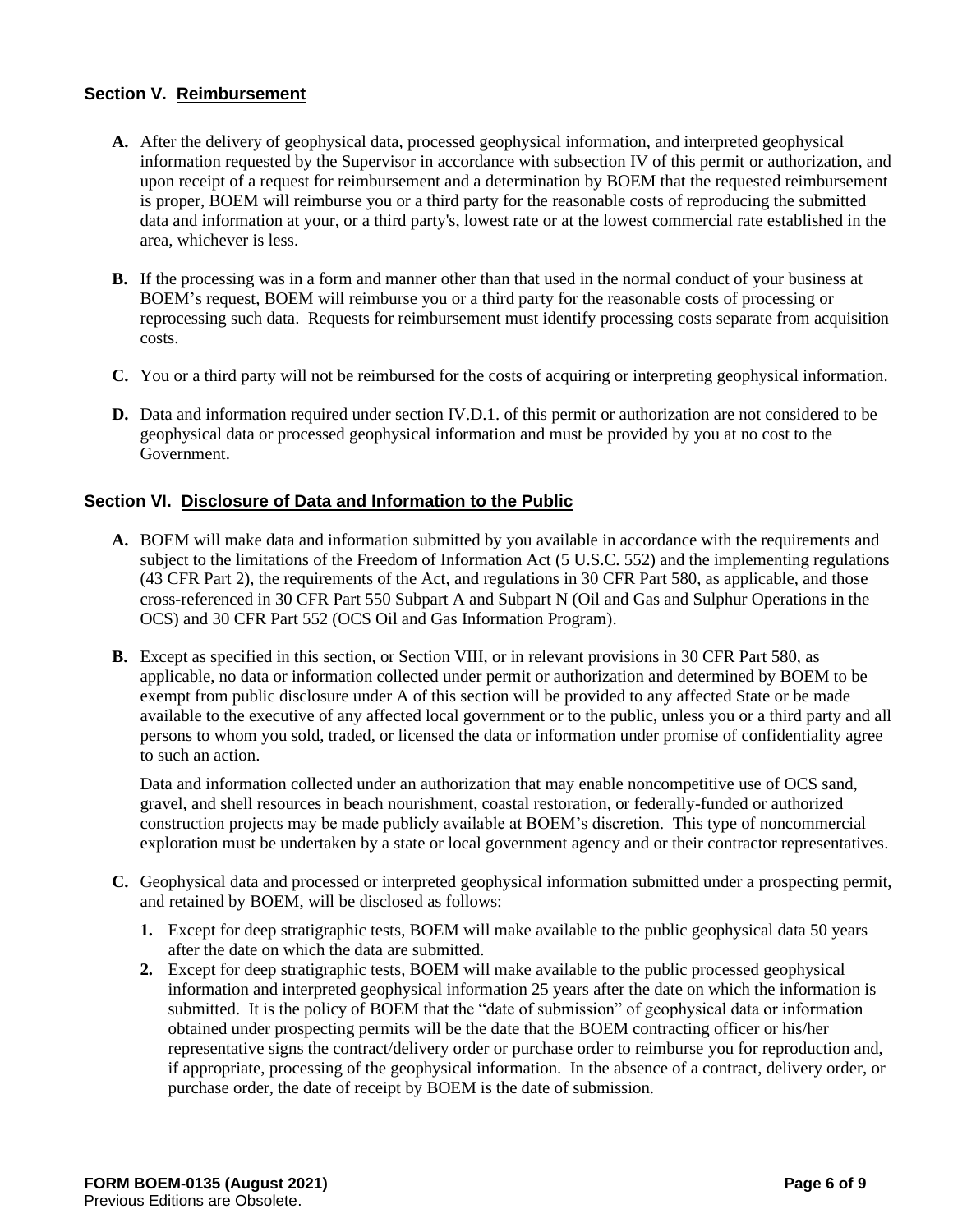- **3.** BOEM will make available to the public all geophysical data and information and geophysical interpretations related to a deep stratigraphic test, at the earlier of the following times: (a) 25 years after the completion of the test, or (b) for a lease sale held after the deep stratigraphic test is completed, 60 calendar days after the Department executes the first lease for a block, any part of which is within 50 geographic miles (92.6 kilometers) of the site of the completed test.
- **D.** All maps and navigation data, including but not limited to geophysical survey tracklines and seismic shotpoint locations, submitted as a requirement of 30 CFR 580.12 or 580.51, as applicable, will be considered "PROPRIETARY" for geophysical prospecting activities. The schedule for release of geophysical data and information is provided in 30 CFR 580.71. Such information will not be made available to the public without your consent before the specified period from the date of submission of data or information, unless the Director, BOEM, determines that earlier release is necessary for the proper development of the area.
- **E.** All other information submitted as a requirement of 30 CFR 580.24, as applicable, and determined by BOEM to be exempt from public disclosure will be considered "PROPRIETARY" for geophysical prospecting activities. The schedule for release of geophysical data and information is provided in 30 CFR 580.71. Such data and information will not be made available to the public without your consent for a period of up to 25 years from the date of submission of data or information, unless the Director, BOEM, determines that earlier release is necessary for the proper development of the area permitted. The executed geophysical prospecting permit will be considered "PROPRIETARY" except the public information copy, which will be available to the public upon request.
- **F.** The identities of third-party recipients of data and information collected under a geophysical prospecting permit will be kept confidential. The identities will not be released unless you and the third parties agree to the disclosure.

# **Section VIl. Disclosure to Independent Contractors**

BOEM reserves the right to disclose any data or information acquired from you to an independent contractor or agent for the purpose of reproducing, processing, reprocessing, or interpreting such data or information. When practicable, BOEM will advise you who provided the data or information of intent to disclose the data or information to an independent contractor or agent. BOEM's notice of intent will afford you a period of not less than 5 working days within which to comment on the intended action. When BOEM so advises you of the intent to disclose data or information to an independent contractor or agent, all other owners of such data or information will be deemed to have been notified of BOEM's intent. Prior to any such disclosure, the contractor or agent will be required to execute a written commitment not to sell, trade, license, or disclose any data or information to anyone without the express consent of BOEM.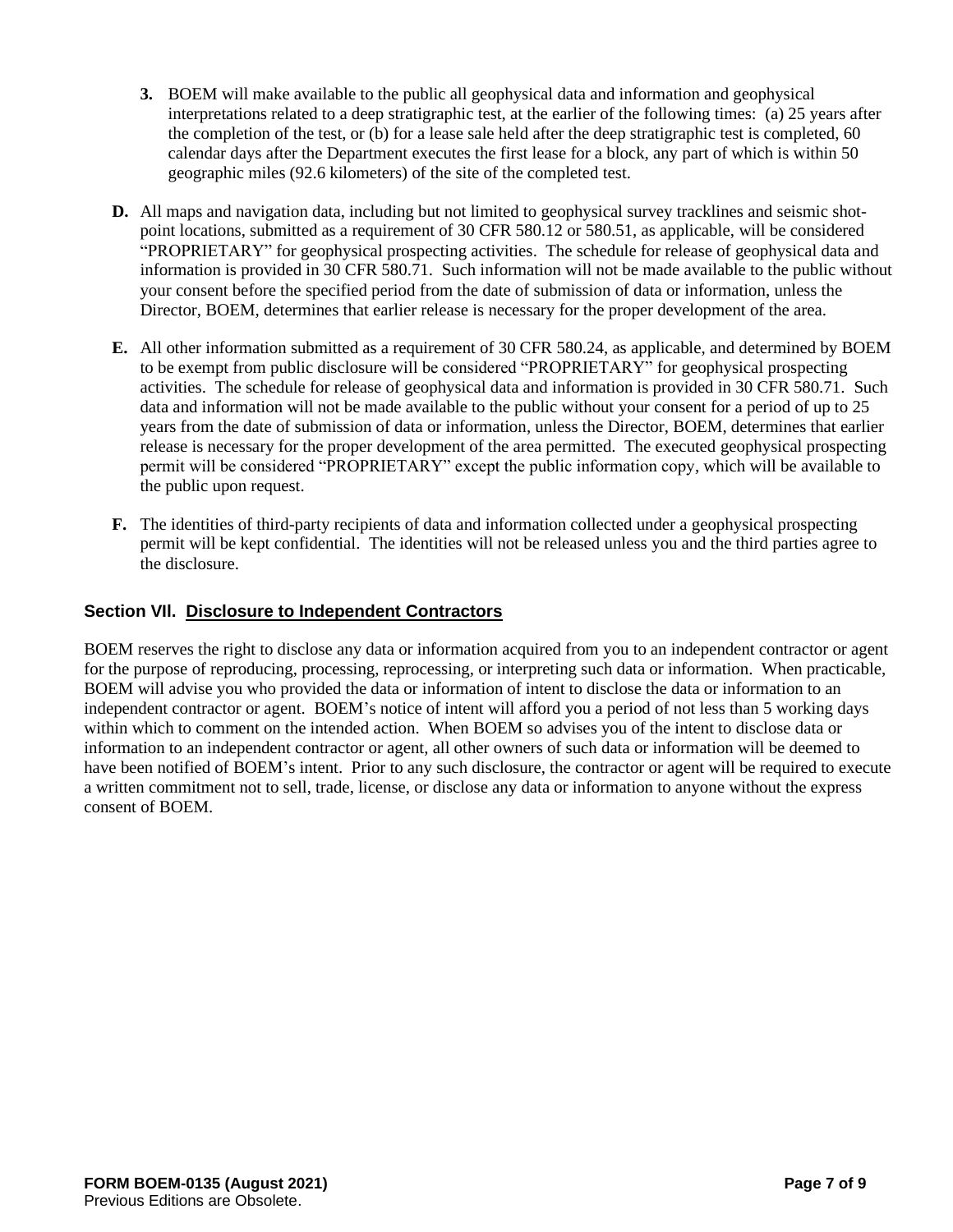# **Section VIII. Sharing of Information with Adjacent States**

- **A.** BOEM will make proprietary data, information, and samples submitted to BOEM available to adjacent State(s) upon request by the Governor(s) in accordance with the following:
	- **1.** The person who submitted the data and information will be notified and will have at least 5 working days to comment on the action;
	- **2.** When the Regional Director advises the person who submitted the data and information, all other owners of the data or information will be considered to have been so notified; and
	- **3.** Before disclosure, the Governor must sign a written commitment not to sell, trade, license, or disclose data or information to anyone without the Regional Director's consent.
- **B.** Disclosure will occur only after the Governor and the Secretary have entered into an agreement providing that:
	- **1.** The confidentiality of the information shall be maintained;
	- **2.** In any action commenced against the Federal Government or the State for the failure to protect the confidentiality of proprietary information, the Federal Government or the States, as the case may be, may not raise as a defense any claim of sovereign immunity or any claim that the employee who revealed the proprietary information, which is the basis of the suit, was acting outside the scope of the person's employment in revealing the information;
	- **3.** The State agrees to hold the United States harmless for any violation by the State or its employees or contractors of the agreement to protect the confidentiality of proprietary data and information and samples; and
	- **4.** The materials containing the proprietary data, information, and samples will remain the property of the United States.
- **C.** The data, information, and samples available to the State(s) pursuant to an agreement will be related to leased lands.
- **D.** The materials containing the proprietary data, information, and samples must be returned to BOEM when they are no longer needed by the State or when requested by the Director, BOEM.
- **E.** Information received and knowledge gained by a State official under paragraph (D) of this section are subject to applicable confidentiality requirements of:
	- **1.** The Act; and
	- **2.** The regulations at 30 CFR Parts 580, 581, 582, 583.

# **Section IX. Modifications**

The Department will have the right at any time to modify or amend any provisions of this permit or authorization, except that the Department will not have such right with respect to the provisions of Sections VI, VII, and VIII hereof, unless required by an Act of Congress.